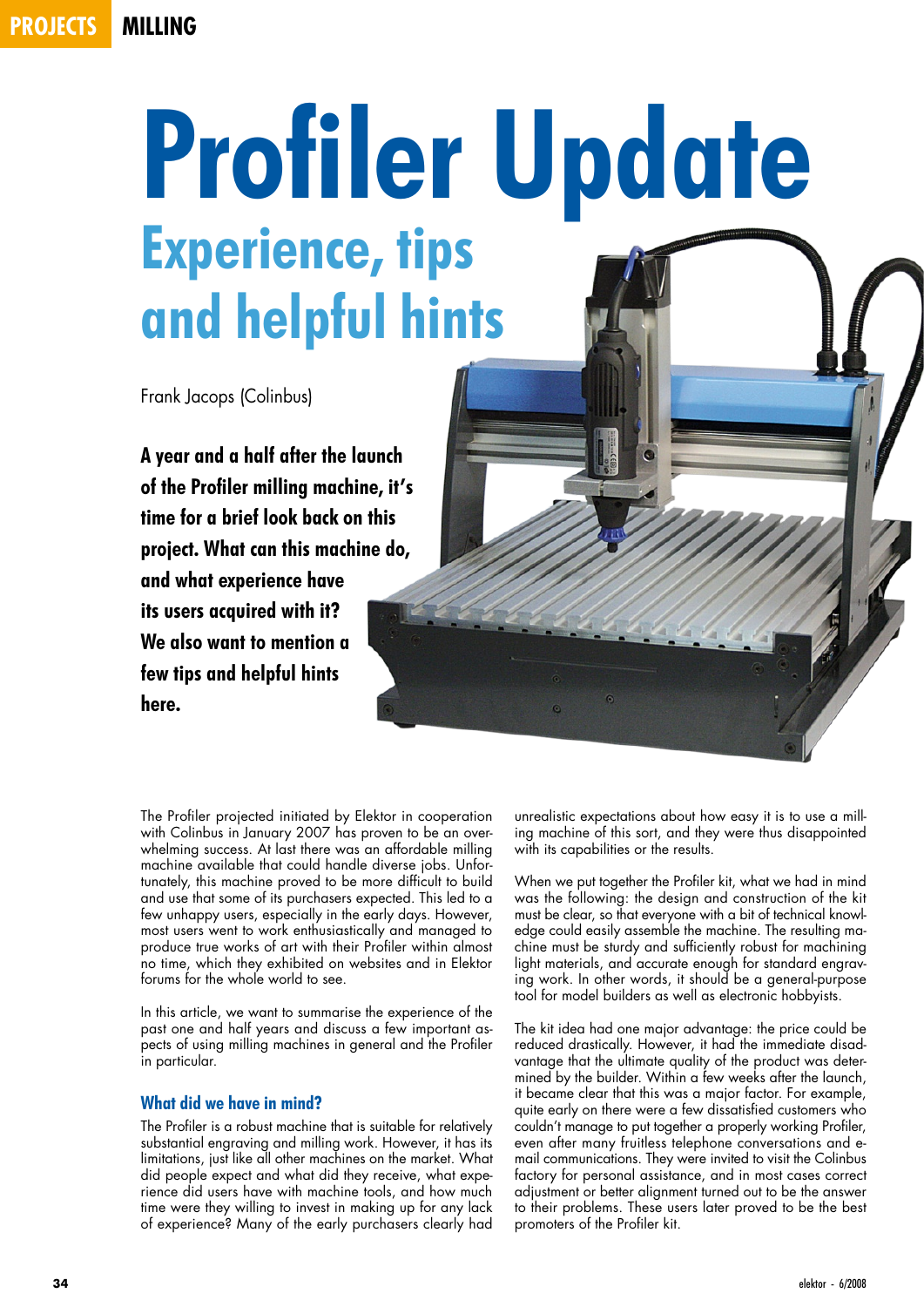# **The included software**

Two software packages are included with the Profiler as standard: ColiDrive [1] and ColiLiner. Both of them are derived from professional programs that have more to offer in terms of options and performance. The supplied versions are so specifically aligned to the needs of typical Profile users that every desirable function is available if the user has a bit of skill. You can import drawings for milling shapes and generate contours for milling prototype circuit boards. This works quite well, as can be seen on many user websites.

However, the customer support department of Colinbus received many questions, especially about the ColiLiner conversion program, which converts Gerber files into contours for the Profiler. The problems here had less to do with the supplied software than with the complexity of the Gerber standard. This format has a vast number of options and variants. Besides using the prescribed apertures, makers of PCB design packages can also use forms they create themselves, and they can work with different units at the same time. Given this situation, producing software that provides the right conversion at the press of button under all conditions is practically impossible. The problem files that Profile users sent to the support department were read in using a variety of Gerber viewers. Where one file might work perfectly with viewers X and Y but not with A and B, another file would work OK with A and B but not with X and Y. However, most of the viewers and ColiLiner had one thing in common: after a few minor adjustments to the settings, the right PCB always appeared on the screen. Unfortunately, adjustments of this sort require a certain amount of knowledge of the Gerber format or suitable patience. Once you have found the right settings for your CAD software, all subsequent files can be imported without any problems.

As the name suggests, ColiDrive is the software that you use to drive the machine. Unlike what some people mistakenly understood, it is not a CAM package with integrated control functions. As with most CNC machines, the idea is that ColiDrive receives machine code from a CAM package (ColiLiner is an example of a CAM package, but as already mentioned it is primarily designed for use in the electronics sector). Incidentally, with many CNC machines the users must write their own code, and this is also possible with ColiDrive.

As the number of delivered Profiler kits increased, it became clear that there was a strong need for direct data import capability. In hindsight, this is not surprising. Up until then, ColiDrive had only been supplied to the professional sector. In this sector, a machine is purchased for a particular purpose, and buying CAM software specifically made for this market is taken for granted. This is not the case with the Profiler. For this reason, a few weeks after the launch we decided to add an HPGL import function. As just about all commercial CAD packages can export in this format, with the inclusion of the import function it became possible to engrave or mill any desired shape without having to use a special CAM package.

Of course, you can do a lot more with real CAM software. A lot professional CAM packages have a postprocessor for ColiDrive. If you do not have this, it is very easy to write one yourself. The ColiDrive data structure is described in the document available at the following link: www.colinbus. com/profiler/commandset.pdf.



# **How to improve your Profiler**

#### **The spindle motor**

When the Profiler was launched, the primary consideration was to supply a sound machine. To ensure that its owner could use also use it right away, the kit was completed with a simple spindle motor and an MDF base plate. This is a

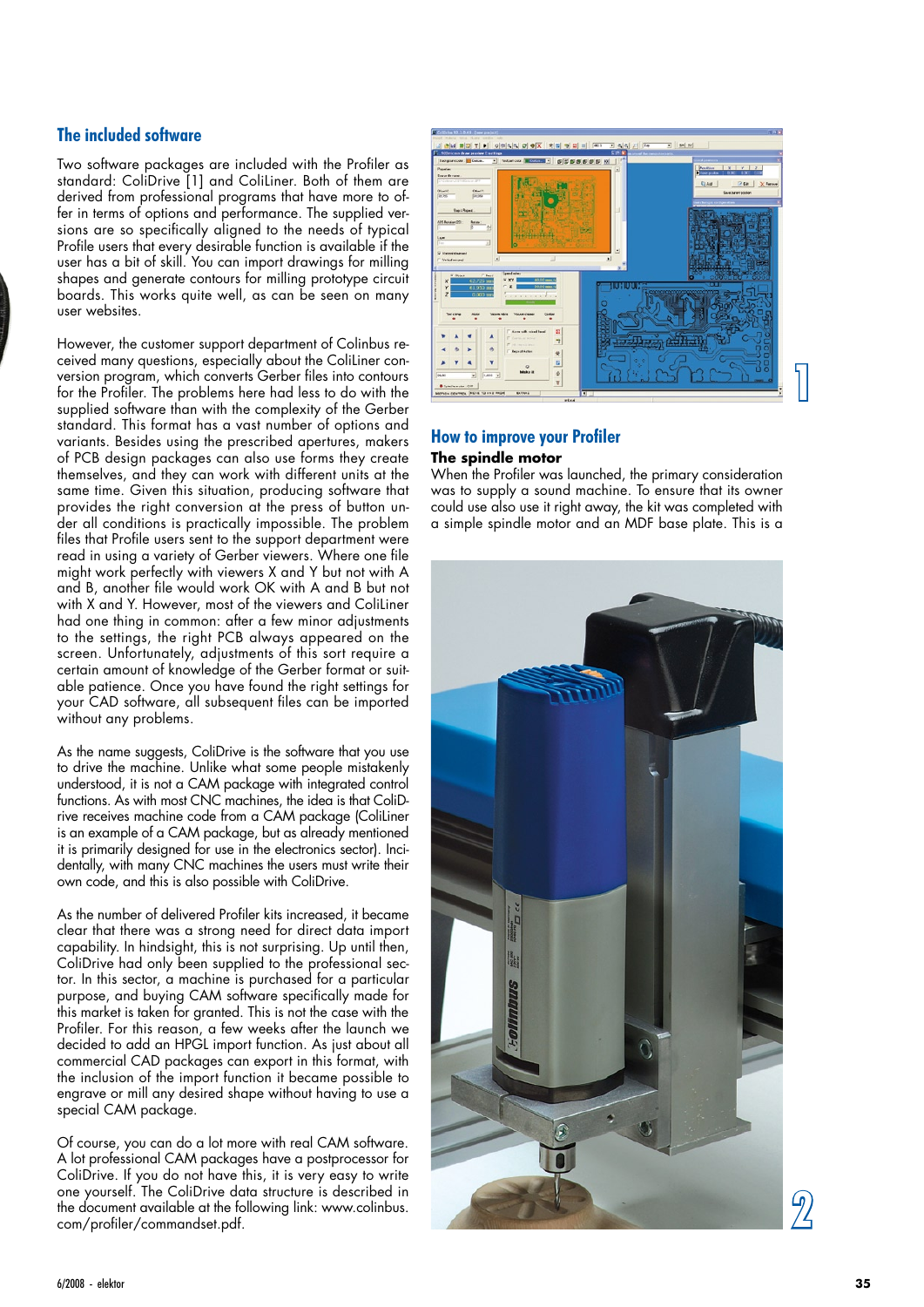good solution for experimental use or simple milling work. Depending on the objective, you can continue using the machine with this configuration or acquire more professional tools

The spindle motor included with the kit is suitable for milling materials such as balsa wood and relatively soft plastics. If you want to machine harder materials or do more precise work, it is certainly worthwhile to invest in a better motor. The fact that quite a few people were nevertheless satisfied with the performance of the machine was a matter of pure luck, since some of the motors had 0.01 mm of play, while others had 0.5 mm. But as many people remarked on the Elektor forum, the price/performance ratio was reasonable.

If you want something better, you must first ask yourself what sort of work you want to use it for. Do you want to do very nice, fine engraving, do you want a powerful motor for milling hard metals, or do you want both? A truly professional spindle motor is expensive – as much as several times the price of the Profiler. It is thus questionable whether such an investment is sensible.

Practical experience shows that an AC spindle rated at around 500 watts is the most suitable. More powerful motors are generally to large and too heavy for the Profiler.



Unlike most DC motors, AC motors of this sort are also affordable. When looking for a motor, remember that it must be designed for machine mounting. You can see this from the steel mounting ring, which is used to attach the motor to the machine, and which also usually houses the bearings. The bearings must be suitable for machining use. Kress has a suitable motor, which is actually a bit too heavy for the Profiler, but the price is attractive. Colinbus can supply the IAC-500, which is ideal in terms of weight and precision, but it is it considerably more expensive. A variety of similar products are available under various brand names, and we recommend comparing them and carefully weighing their pros and cons. For Profile users with deep pockets, there is also the Jäger brand. These motors are very powerful and highly precise, and they are very lightweight. The only problem here is the price.

#### **The base plate**

A relatively thin MDF board is supplied with the Profiler for use as the base plate. If you want something more robust, pick up a piece of board at a builder's merchant with a thickness of 20 mm (it hardly costs anything), which will provide the basis for an inexpensive but stable support surface. If you want to invest a bit more, you can of course buy a plate with slots for T-nuts or a vacuum table. Each of these options has its own specific advantages, depending on what kind of work you want to do.

A vacuum table is ideal for machining flat material and films or for securing material without subjecting it to excessively strong forces. A vacuum table is particularly suitable for jobs with repeat parts. You can simply place the workpiece against a stop on the table, switch on the vacuum, and start machining. With a few accessories, you can also have the vacuum table or dust extraction system switch on automatically.

A T-slot table (see the lead photo) is ideal for clamping relative bulky workpieces. Nuts with a built-in spring can be slid into the slots and used with screws to secure clamps and blocks. The spring nuts can be shifted in the slots, which makes it very easy to clamp workpieces with different dimensions.

Naturally, you can also use the Profiler to make your own T-slot or vacuum table. However, you should bear in mind that making a decent T-slot table is relatively expensive and takes a lot of work. By contrast, making a vacuum table is relatively easy.

#### **Milling 2D, text and PCBs**

Beside learning how to operate machine tools, programming in G code and studying the properties of materials, professional milling machinists in training spend a year learning machining techniques. Naturally, the average Profiler user does not have this knowledge.

Thanks to the user-friendly interface of the Profiler and modern CAD/CAM packages, relatively inexperienced users can also produce very nice results with CNC machines. However, this does not mean that there is no longer any need for some knowledge of machining techniques. Although the user can usually have the machine do what he wants, the machine does not always do what it is supposed to do. In fact, it often doesn't. Poor milling results are usually not the fault of the machine or the software, but instead almost always a consequence of incorrect settings. Nevertheless, hundreds of users have shown that splendid results can be obtained with a bit of patience and experimenting. If you do something wrong and the Profiler gets stuck, there's no need to panic. It may complain, but it won't break. The message here is: try to find the best settings for each machining operation.

#### **Milling 2D shapes and engraving text**

The Profiler is primarily constructed for milling all sorts of 2D shapes. Many users draw the shapes in ColiLiner, generate the milling paths, and leave the rest of the work to ColiDrive. ColiLiner is not a real drawing package, but can still do quite a lot. For instance, you can use all standard text fonts, and most drawings work out nicely. However, if you want to use your own drawing package, simply export the drawing as an HPGL file and import it directly into ColiDrive.

#### **Milling 3D shapes**

The Profiler is not actually designed for 3D work. Nevertheless, it can be used to make very nice 3D shapes. This statement on our part drew a certain amount of criticism from users, and some explanation is in fact necessary. With a real 3D machine, the three axes are interpolated simultaneously. This is not the case with the Profiler. Only two axes can be interpolated at the same time, so the third one al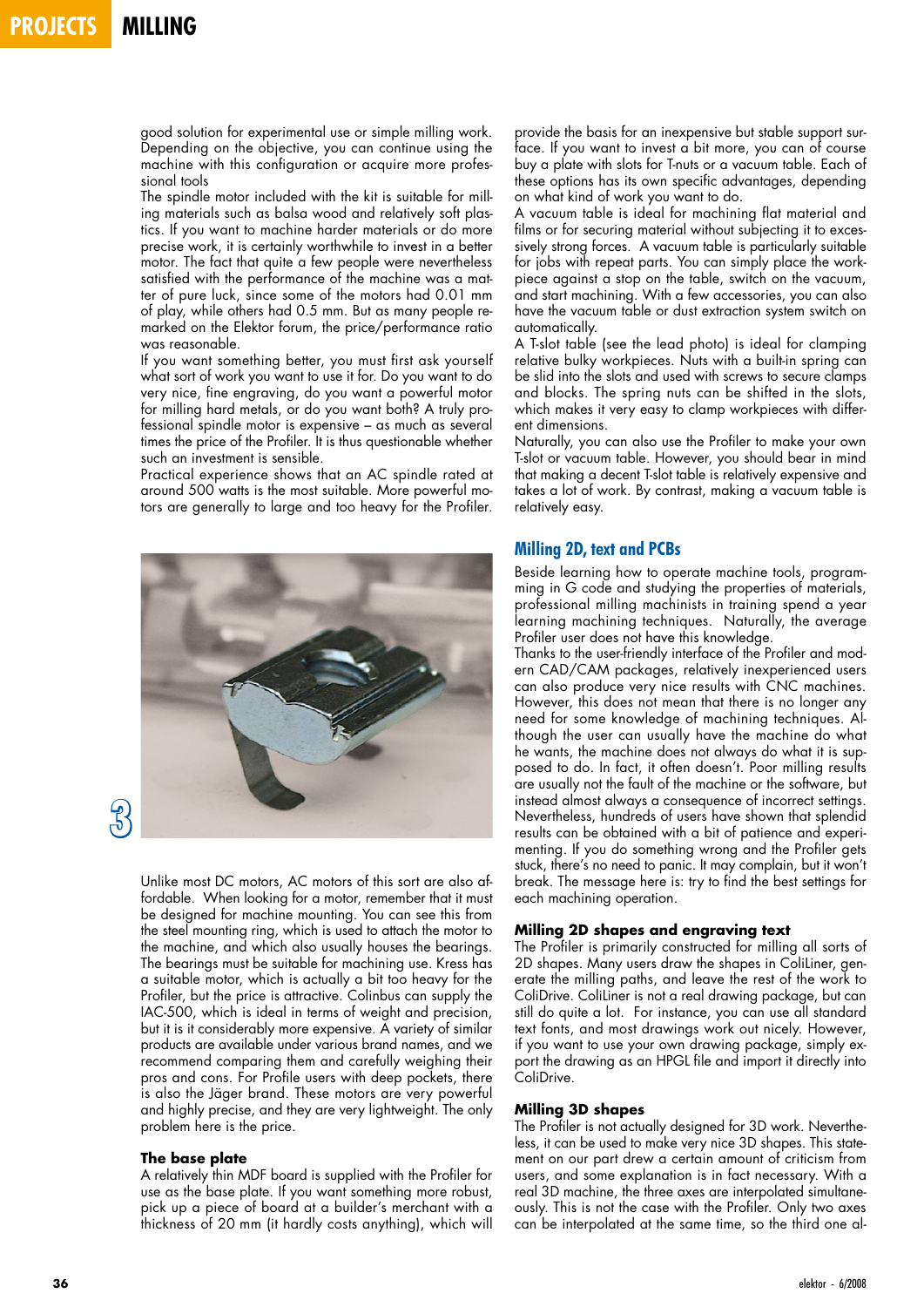ways comes afterward. It is thus possible to mill 3D shapes, but the end result not as nice and it takes much longer. For this reason, may people who like to make 3D forms first mill the shape and then finish the piece by hand (sanding). The final result looks surprisingly good.

Additional CAM software is necessary for 3D milling; it is not included with the Profiler. For example, Colinbus can supply DeskProto as an affordable solution. This package is not especially suitable for 2D milling, but it is a very powerful tool for making 3D models.

#### **Milling PCBs**

The Profiler is supplied with ColiLiner Lite (especially for *Elektor* readers who would like to mill the occasional PCB). The software supports reading in a Gerber or Excellon file and then milling channels around tracks and pads. This isn't as easy as it sounds. As far as we know, there are only a few software packages on the global market that can handle this, and they are either very expensive or are only supplied together with expensive milling machines.

The fact that the Profiler is supplied with this software does not really mean that the Profiler is a true PCB milling machine. This was already clearly stated in the first article. However, the many links and photos that users sent us clearly show that it is possible to mill good PCBs with this machine. As we have received a lot of questions on this subject, we want to address it here in somewhat more detail. Milling PCBs is becoming increasingly popular. This is not because it is better than etching, but instead because it is faster and more environmentally friendly for one-off boards. With a true PCB milling machine, you can easily mill five tracks between the pins of an IC, which is more than good enough for modern circuitry. If you want to get acceptable results with the Profiler, it's only logical to have a look at how the pros do it: what tools do they use, and how do they achieve such amazing results?

Fitting the PCB is an important factor. The best way to do this is to use two small pins, since this way you can also make double-sided boards (even with the Profiler). ColiDrive is certainly not an obstacle here, since it is specifically made for this and shows an imaginary mirror line on the screen.

In practice, you start by drilling a hole with a diameter of 2.95 mm, located approximately in the middle of the X axis and at the start of the Y axis. Press the first reference pin in this hole [4]. Use a 3-mm dowel pin and ensure that it protrudes by approximately 4 mm. Now drive the machine bridge straight backward and drill a second hole approximately 20 cm away from the first one. Press the second reference pin in this hole. Store the location data in ColiDrive so the software knows the position of the reference line.

If you use a T-slot table, you can drill the holes in small plastic blocks. You can then use all different sizes of PCB material by sliding these blocks to different positions. To avoid any misunderstanding, note that the idea here is to mount PCB material on the machine and then mill one or more PCBs in the material.

As you also have to drill holes in the PCB, you have to use underlay material. Use a small board with a thickness of 2 mm for this – preferably a material that stays nice and flat, such as MDF. In this material, drill two 3-mm holes with exactly the same spacing as the on the reference board, and then place it over the two reference pins. Do the same thing with the PCB material. **Note:** single-sided PCB material may be slightly bowed, and if it is, it must be held flat with clamps or tape.

Now you have the material on the machine, and you can start making the PCB. Drill the holes first, as otherwise thin drills may break or thick drills may chew up the pads. There's not much that can go wrong during this process, since ColiDrive always asks you to fit the right drill in the holder. After all the holes are drilled, you can use small conical milling cutters to the tracks. End mills are too fragile for this work because the insulating channels are very thin, and they also wear much to quickly. To ensure that no residual copper is left, it is necessary to mill a little way into the tough epoxy material, and this dramatically reduces the life of the cutters.

Using conical cutters also has some disadvantages. In particular, the milling depth must be controlled precisely, as otherwise the width of the milled channel will vary, which creates problems with fine circuit board tracks. Most Profiler users solve this problem by first milling the base plate perfectly flat. If the PCB material is then fastened securely and held flat, the milling depth remains constant.

A better alternative is to use a floating cutter head. With this arrangement, the spindle motor is mounted in a holder that can move freely along the Z axis. The bottom ring slides over the surface of the PCB and ensures that the cutter – which is always at a fixed distance from the ring – maintains a constant cutting depth in the copper. If you use this arrangement, it doesn't matter whether the material is flat



or bowed (within certain limits, of course) – the milled channels will always have a constant width. As floating cutter heads are usually adapted to the spindle motor that is used, they are difficult to find as commercial products. However, it's fairly easy to make one yourself once you understand the principle.

After the PCB has been completed, it can be milled out of the base material. This is usually done with a 2-mm roughing cutter. Do this at a very low feed rate, such as 5 mm/s, since otherwise too much heat will be generated and the tool will break.

A manual for using the Profiler to make PCBs is available on the Colinbus website at www.colinbus.com. For instance, it describes how you can make double-sided PCBs, despite the limitations of ColiLiner Lite. Be sure to download it – it's certainly worthwhile.

## **Handy milling tips**

If you read milling tips on the Web or consult professional literature, you often obtain information about using large milling machines to machine materials. The Profiler is not